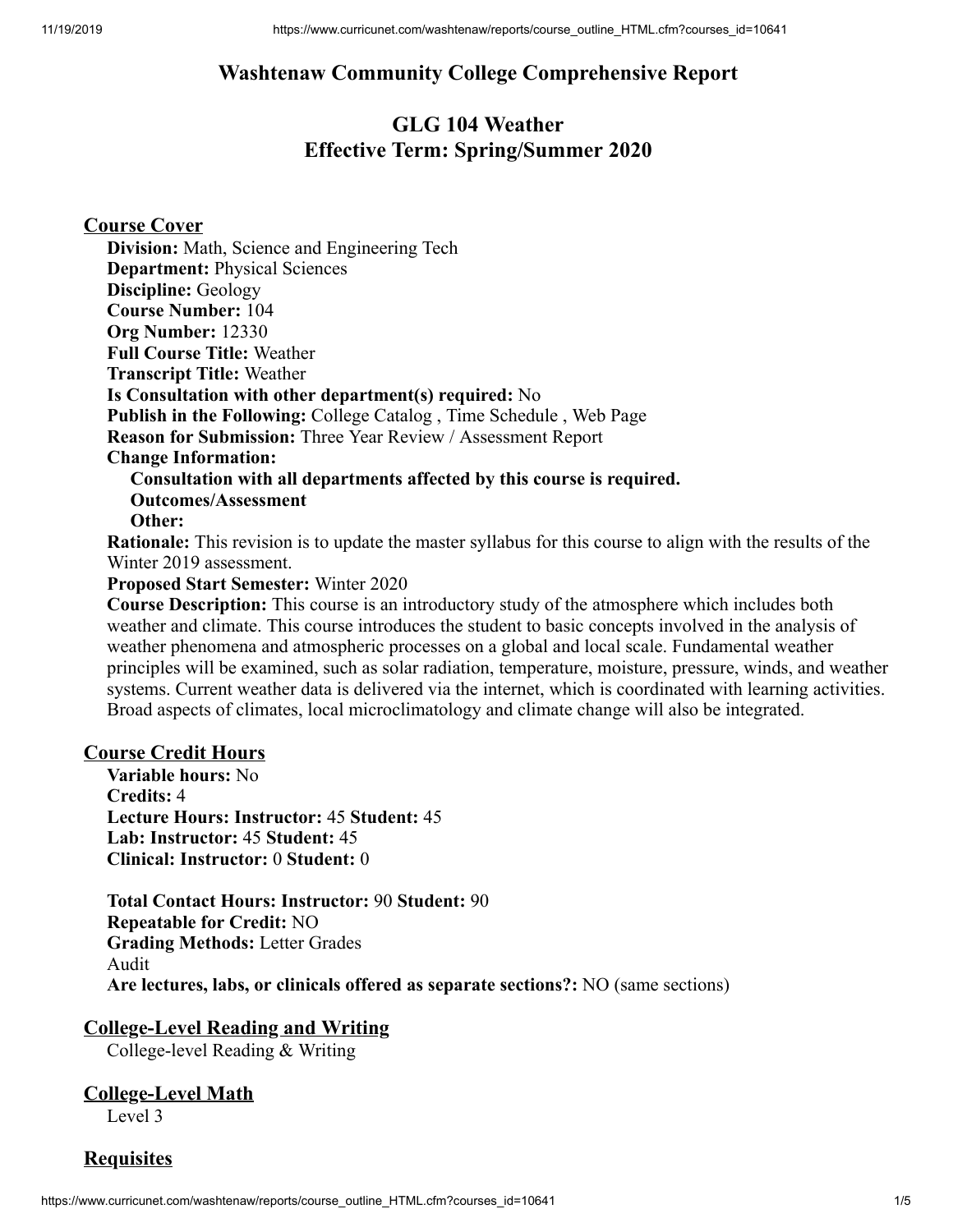#### **General Education**

**MACRAO** MACRAO Science & Math MACRAO Lab Science Course **General Education Area 4 - Natural Science** Assoc in Applied Sci - Area 4 Assoc in Science - Area 4 Assoc in Arts - Area 4 **Michigan Transfer Agreement - MTA** MTA Lab Science

#### **Request Course Transfer**

#### **Proposed For:**

Central Michigan University Eastern Michigan University Ferris State University Grand Valley State University Michigan State University Oakland University University of Detroit - Mercy University of Michigan Wayne State University Western Michigan University

#### **Student Learning Outcomes**

1. Recognize and identify principles and concepts of weather and climate.

#### **Assessment 1**

Assessment Tool: Outcome-related questions on departmental exams Assessment Date: Winter 2022

Assessment Cycle: Every Three Years

Course section(s)/other population: All sections

Number students to be assessed: Random sample of 50% of students from each section with a minimum of one full section.

How the assessment will be scored: Multiple-choice questions will be scored using the key. Essay and short answer questions will be scored using a departmentally-developed rubric. Standard of success to be used for this assessment: 70% of students will score an overall average of 72.5% or better on the outcome-related questions on the departmental exams. Who will score and analyze the data: Appropriate geology faculty will analyze the data.

2. Apply appropriate principles to solve problems as well as construct and interpret weather maps and graphs.

#### **Assessment 1**

Assessment Tool: Outcome-related questions on departmental exams

Assessment Date: Winter 2022

Assessment Cycle: Every Three Years

Course section(s)/other population: All sections

Number students to be assessed: Random sample of 50% of students from each section with a minimum of one full section.

How the assessment will be scored: Multiple-choice questions will be scored using the key. Essay and short answer questions will be scored using a departmentally-developed rubric. Standard of success to be used for this assessment: 70% of students will score an overall average of 72.5% or better on the outcome-related questions on the departmental exams.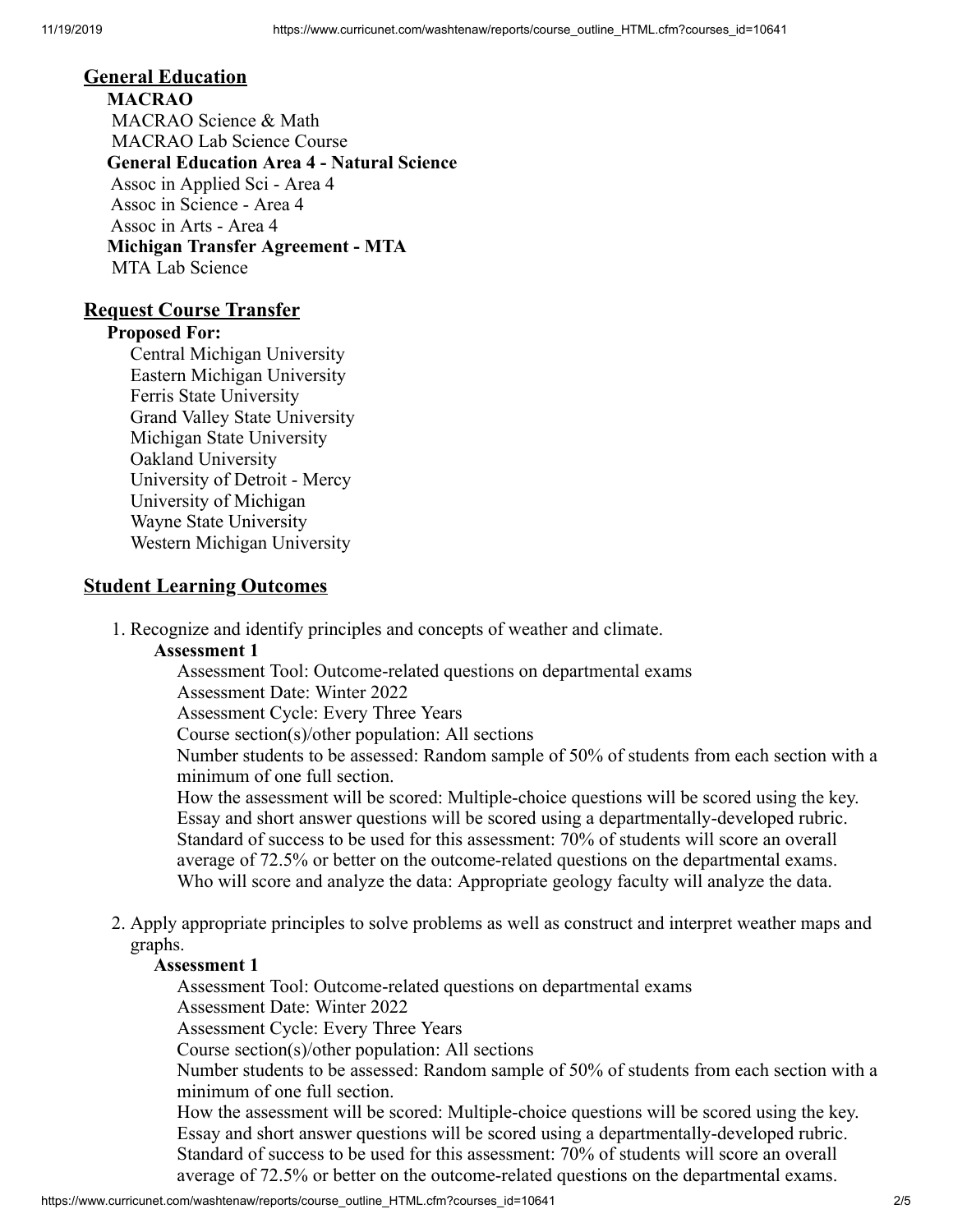11/19/2019 https://www.curricunet.com/washtenaw/reports/course\_outline\_HTML.cfm?courses\_id=10641

Who will score and analyze the data: Appropriate geology faculty will analyze the data.

#### **Course Objectives**

- 1. Distinguish weather from climate.
- 2. Define the makeup and percentage of gases in the atmosphere.
- 3. Given a structural diagram of the atmosphere, identify layers of the atmosphere based on characteristics unique to each layer and temperature changes found within them.
- 4. Identify the sources of temperature variations with altitude.
- 5. Describe the concerns and causes for ozone depletion.
- 6. Identify the origin of free oxygen in the atmosphere.
- 7. Explain how pressure varies with altitude.
- 8. Construct and interpret temperature vs. air pressure curves on a graph.
- 9. Identify the principal motions of the Earth, based on the characteristics of rotation, revolution and precession.
- 10. List the two reasons for the variation in solar energy reaching locations on Earth causing Earth's seasons.
- 11. Identify the seasons (in both hemispheres) by date, hours of sunlight received and the axial tilt of the Earth.
- 12. Using the electromagnetic spectrum, compare and contrast the long-wave radiation emitted from the Earth to the short-wave radiation emitted from the Sun.
- 13. Explain the current natural and anthropologically-based theories that provide possible causes of climate change.
- 14. Define the Greenhouse Effect, listing the positive and potential negative outcomes of the effect on Earth.
- 15. Identify the principal greenhouse gases and their common sources.
- 16. View and critique a video on climate change.
- 17. Identify possible outcomes of increased global warming and their effects on humans and the environment.
- 18. List possible climate change solutions, including both individual and global efforts.
- 19. Explain the Milankovitch Theory and how it relates to climate change on Earth.
- 20. Identify possible outcomes of ice ages and their effects on humans and the environment.
- 21. Using statistical charts, interpret past climate change patterns on Earth and predict probable future climatic changes.
- 22. Distinguish heat from temperature.
- 23. Mathematically calculate and convert Fahrenheit, Celsius and Kelvin temperatures.
- 24. State and explain the five controls of temperature and how they affect the temperature of various locations around Earth.
- 25. Calculate temperature ranges.
- 26. Using the heat and wind-chill indexes, explain how they relate human perception to temperature.
- 27. Construct and explain isothermal maps.
- 28. Define dew point, relative humidity, condensation nuclei and saturation.
- 29. Using data from a psychrometer and related charts, calculate relative humidity and dew points.
- 30. Identify and explain the four lifting mechanisms that cause air to rise.
- 31. Calculate the temperature and relative humidity of a rising or falling parcel of air.
- 32. Compare and contrast conditionally and unconditionally stable and unstable air.
- 33. Construct and interpret temperature vs. relative humidity curves on a graph.
- 34. Explain the various processes involved in the hydrologic cycle.
- 35. Describe and calculate the amount of calories gained or lost as water changes state.
- 36. Identify the various changes in the state of water as either heating or cooling processes.
- 37. Define and explain the mechanisms creating cloud formation.
- 38. Compare and contrast the mechanics of the collision coalescence and the Bergeron processes.
- 39. Using pictures and descriptions, identify common clouds and their associated weather.
- 40. Identify precipitation types based on descriptions and temperature conditions.
- 41. Distinguish the various fog types by description.
- 42. Record daily weather observations for a period of one month.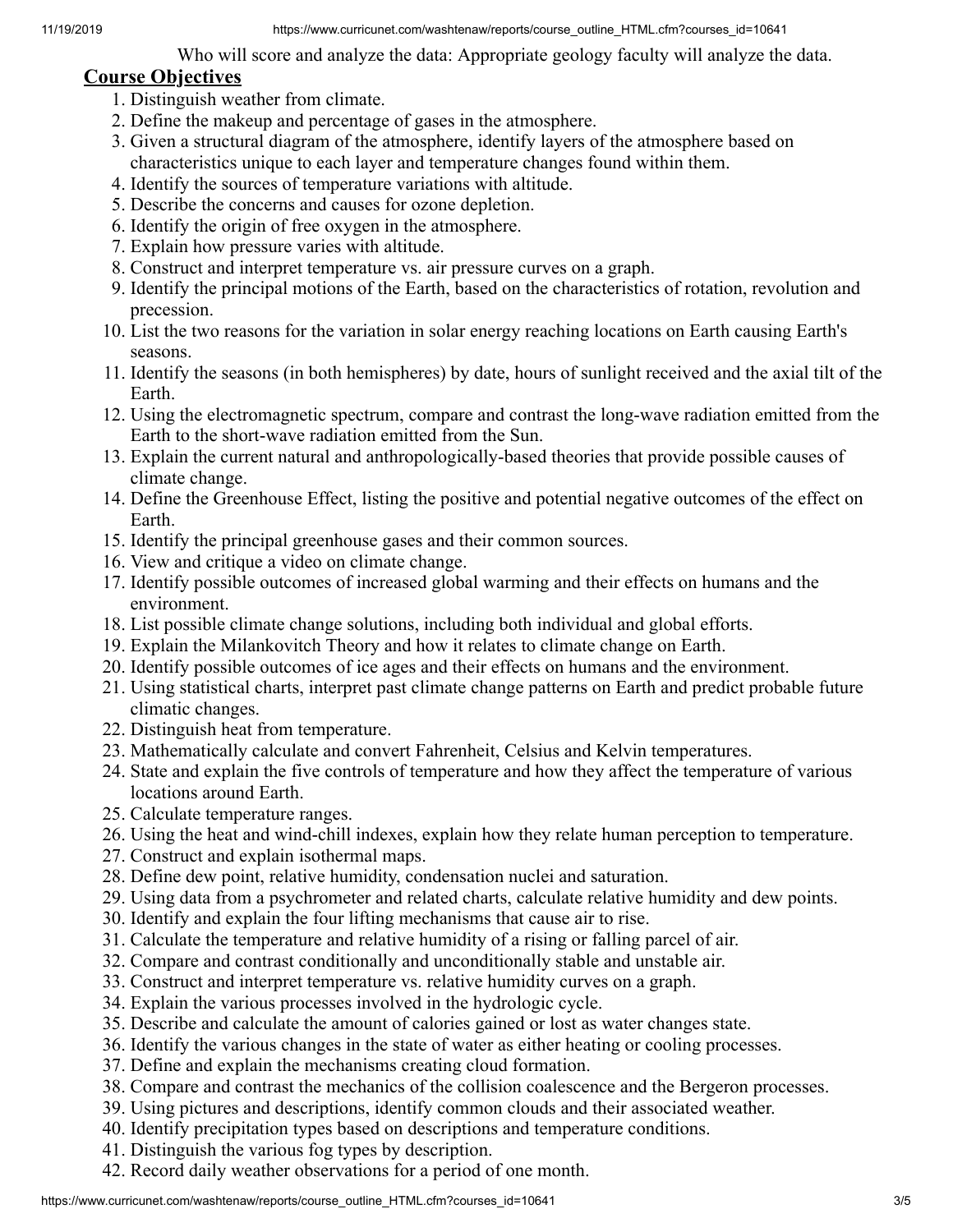- 43. Define air pressure as related to meteorology.
- 44. Explain how barometers and altimeters are used in meteorology.
- 45. Identify the two factors that largely determine the amount of air pressure exerted by an air mass.
- 46. List five differences between high and low pressure centers.
- 47. State and explain what causes wind using pressure gradient, Coriolis Effect and friction.
- 48. List and define the three classifications of global wind.
- 49. Sketch and label the mechanics of sea and land breezes.
- 50. Explain monsoonal circulation, and give examples.
- 51. Compare and contrast El Nino and La Nina.
- 52. Identify and label global winds and pressure zones on Earth.
- 53. Compare and contrast each of the air masses.
- 54. State and describe the two air masses that most influence Michigan's weather.
- 55. Use maps to identify the origin and movement of air masses affecting the United States.
- 56. Describe and interpret various weather-related symbols on weather maps.
- 57. Using appropriate symbols and colors, sketch and label the four types of weather fronts.
- 58. Explain the process of cyclogenesis (midlatitude cyclone formation).
- 59. Using weather maps, locate positions of fronts, air pressure zones, cyclones and anticyclones; also, state past, current and future weather for given locations on a weather map.
- 60. Using data collected in the weather observations project, determine cyclone, anticyclone, air mass and frontal passages.
- 61. Sketch, label and describe all stages of thunderstorm development.
- 62. State and explain the meteorological conditions that create tornadoes and hurricanes.
- 63. Discuss the safety implications and measures to be taken during a tornado watch and warning.
- 64. Plot the path for a hurricane, and estimate landfall.
- 65. Determine the category rank of hurricanes using the Saffir-Simpson scale.

#### **New Resources for Course**

#### **Course Textbooks/Resources**

#### Textbooks

American Meteorological Society (AMS). *Weather Studies Textbook and Investigations Manual Package 2019-2020*, Changes Annually ed. NYC: American Meteorological Society (AMS), 2020, ISBN: 9781944970468.

Manuals Periodicals

Software

#### **Equipment/Facilities**

Level III classroom Computer workstations/lab TV/VCR Data projector/computer

| <b>Reviewer</b>                        | Action                  | Date         |
|----------------------------------------|-------------------------|--------------|
| <b>Faculty Preparer:</b>               |                         |              |
| Suzanne Albach                         | <b>Faculty Preparer</b> | Sep 10, 2019 |
| <b>Department Chair/Area Director:</b> |                         |              |
| Suzanne Albach                         | Recommend Approval      | Sep 10, 2019 |
| Dean:                                  |                         |              |
| Victor Vega                            | Recommend Approval      | Sep 17, 2019 |
| <b>Curriculum Committee Chair:</b>     |                         |              |
| Lisa Veasey                            | Recommend Approval      | Nov 04, 2019 |
|                                        |                         |              |

https://www.curricunet.com/washtenaw/reports/course\_outline\_HTML.cfm?courses\_id=10641 4/5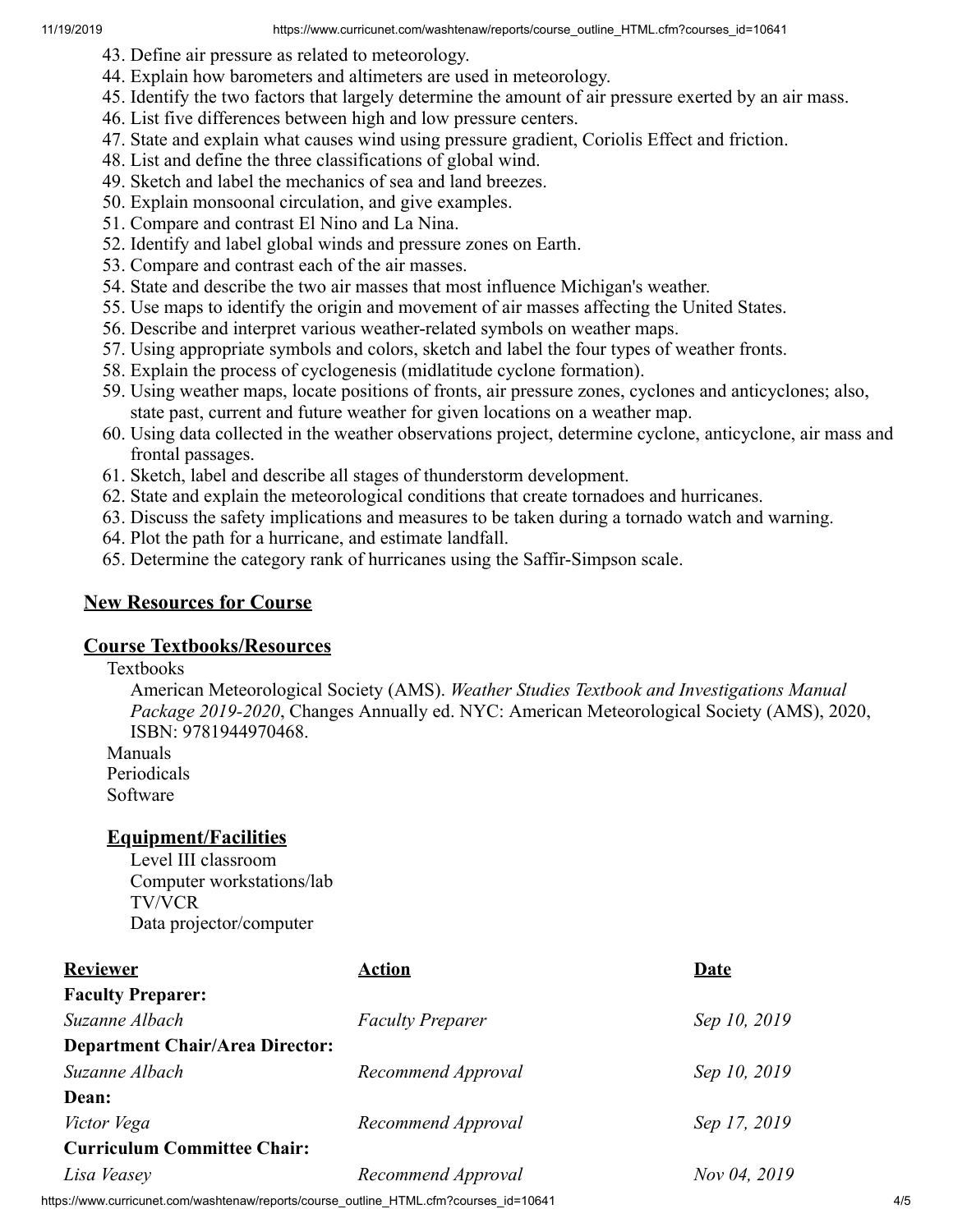| <b>Assessment Committee Chair:</b>     |                    |              |
|----------------------------------------|--------------------|--------------|
| Shawn Deron                            | Recommend Approval | Nov 08, 2019 |
| <b>Vice President for Instruction:</b> |                    |              |
| Kimberly Hurns                         | Approve            | Nov 08, 2019 |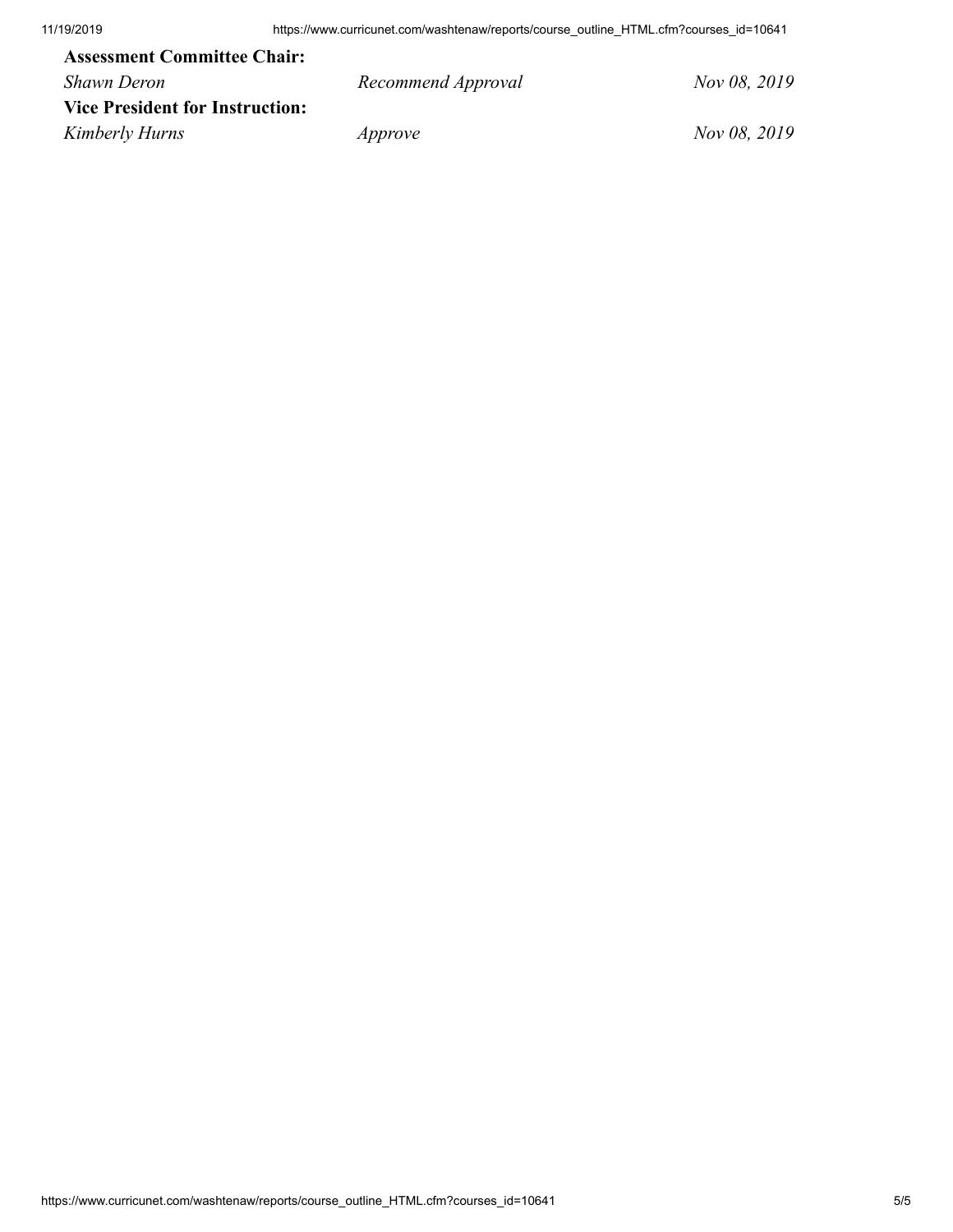# **Washtenaw Community College Comprehensive Report**

# **GLG 104 Weather Effective Term: Fall 2012**

#### **Course Cover**

**Division:** Math, Science and Health **Department:** Physical Sciences **Discipline:** Geology **Course Number:** 104 **Org Number:** 12330 **Full Course Title:** Weather **Transcript Title:** Weather **Is Consultation with other department(s) required:** No **Publish in the Following:** College Catalog , Time Schedule , Web Page **Reason for Submission:** Three Year Review / Assessment Report **Change Information: Credit hours Total Contact Hours Outcomes/Assessment Objectives/Evaluation**

**Rationale:** There are several purposes for updating the master syllabus: to streamline the curriculum for both the on-campus and online sections of GLG104, to increase the overall credits from three to four credits so that the course may be included in the MACRAO agreement as a lab science (this will help this class transfer to area four-year institutions), to allow more credit for an already lab intensive course, and to increase overall enrollment. **Proposed Start Semester:** Fall 2012

**Course Description:** This course is an introductory study of the atmosphere which includes both weather and climate. This course introduces the student to basic concepts involved in the analysis of weather phenomena and atmospheric processes on a global and local scale. Fundamental weather principles will be examined, such as: solar radiation, temperature, moisture, pressure, winds, and weather systems. Current weather data is delivered via the internet, which is coordinated with learning activities. Broad aspects of climates, local microclimatology and climate change will also be integrated.

#### **Course Credit Hours**

**Variable hours:** No **Credits:** 4 **Lecture Hours: Instructor:** 45 **Student:** 45 **Lab: Instructor:** 45 **Student:** 45 **Clinical: Instructor:** 0 **Student:** 0

**Total Contact Hours: Instructor:** 90 **Student:** 90 **Repeatable for Credit:** NO **Grading Methods:** Letter Grades Audit **Are lectures, labs, or clinicals offered as separate sections?:** NO (same sections)

#### **College-Level Reading and Writing**

College-level Reading & Writing

#### **College-Level Math**

Level 3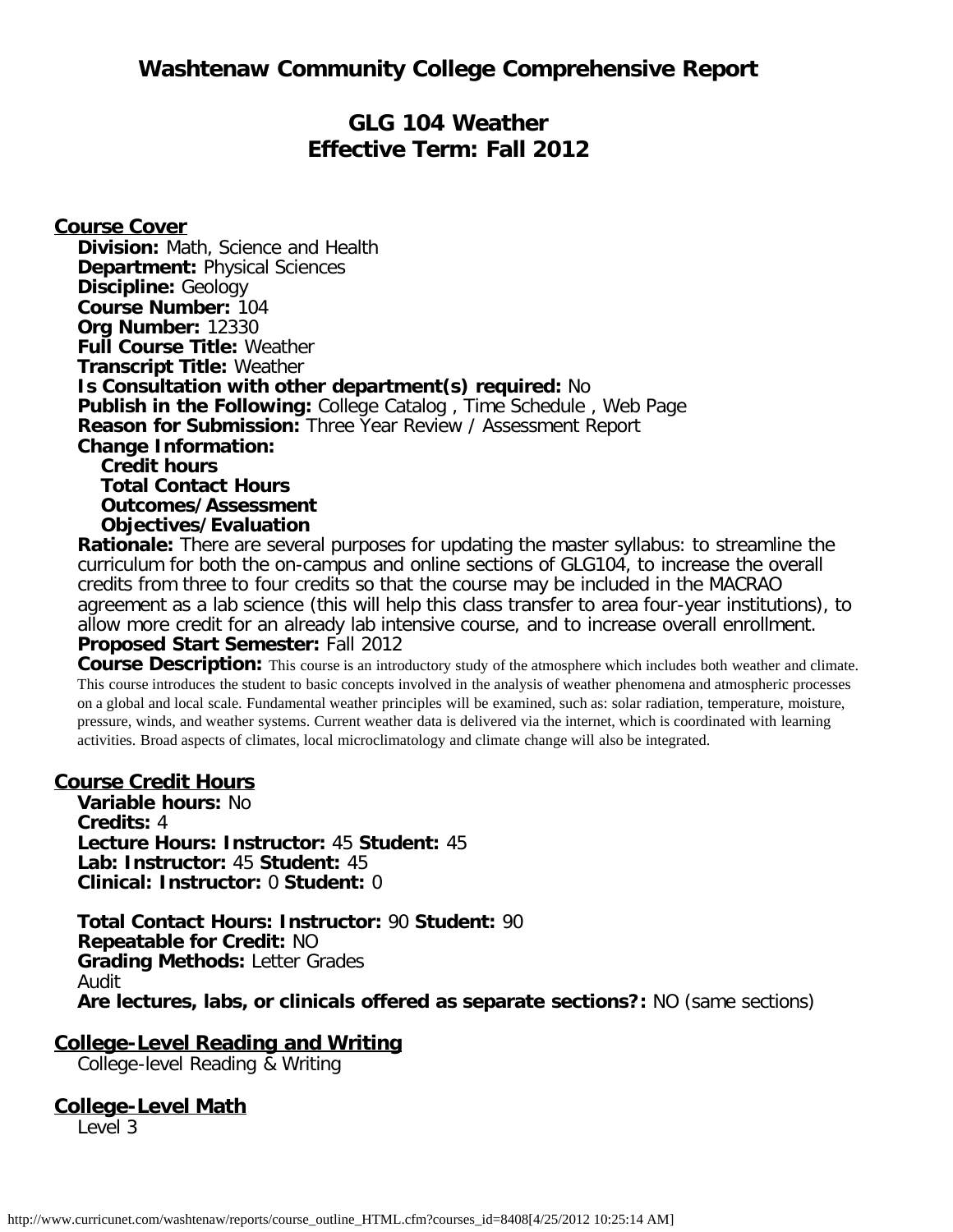#### **Requisites General Education MACRAO** MACRAO Science & Math MACRAO Lab Science Course **General Education Area 4 - Natural Science** Assoc in Applied Sci - Area 4 Assoc in Science - Area 4 Assoc in Arts - Area 4

#### **Request Course Transfer**

#### **Proposed For:**

Central Michigan University Eastern Michigan University Michigan State University University of Michigan Wayne State University Western Michigan University

#### **Student Learning Outcomes**

1. Recognize and identify principles and concepts of weather and climate.

#### **Assessment 1**

**Assessment Tool:** Departmental Exams

**Assessment Date:** Winter 2013

**Assessment Cycle:** Every Three Years

**Course section(s)/other population:** All sections

**Number students to be assessed:** Random sample of 50% of students from each section with a minimum of one full section.

**How the assessment will be scored:** Multiple choice questions will be scored using the key. Essay and short answer questions will be scored using a departmentally-developed rubric.

**Standard of success to be used for this assessment:** Students will score an overall average of 72.5% or better on each assessment question.

**Who will score and analyze the data:** Appropriate geology faculty will analyze the data.

2. Apply appropriate principles to solve problems as well as construct and interpret weather maps and graphs.

#### **Assessment 1**

**Assessment Tool:** Departmental Exams

**Assessment Date:** Winter 2013

**Assessment Cycle:** Every Three Years

**Course section(s)/other population:** All sections

**Number students to be assessed:** Random sample of 50% of students from each section with a minimum of one full section.

**How the assessment will be scored:** Multiple choice questions will be scored using the key. Essay and short answer questions will be scored using a departmentally-developed rubric.

**Standard of success to be used for this assessment:** Students will score an overall average of 72.5% or better on each assessment question.

**Who will score and analyze the data:** Appropriate geology faculty will analyze the data.

#### **Course Objectives**

1. Distinguish weather from climate. **Matched Outcomes**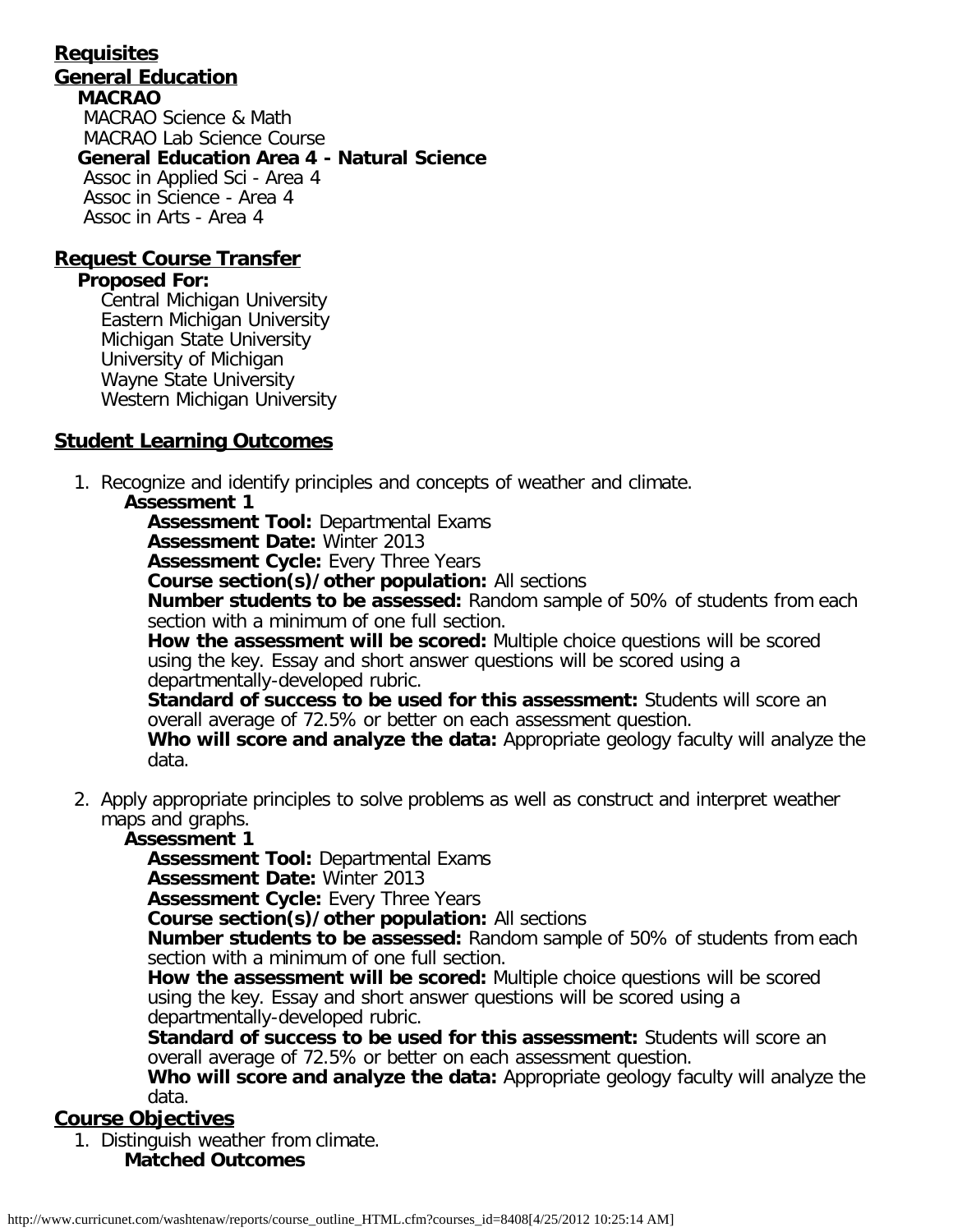- 2. Define the makeup and percentage of gases in the atmosphere. **Matched Outcomes**
- 3. Given a structural diagram of the atmosphere, identify layers of the atmosphere based on characteristics unique to each layer and temperature changes found within them. **Matched Outcomes**
- 4. Identify the sources of temperature variations with altitude.

# **Matched Outcomes**

- 5. Describe the concerns and causes for ozone depletion. **Matched Outcomes**
- 6. Identify the origin of free oxygen in the atmosphere. **Matched Outcomes**
- 7. Explain how pressure varies with altitude. **Matched Outcomes**
- 8. Construct and interpret temperature vs. air pressure curves on a graph. **Matched Outcomes**
- 9. Based on the characteristics of each, identify the principal motions of the Earth, including rotation, revolution and precession.

### **Matched Outcomes**

10. List the two reasons for the variation in solar energy reaching locations on Earth causing Earth's seasons.

### **Matched Outcomes**

11. Identify the seasons (in both hemispheres) by date, hours of sunlight received and the axial tilt of the Earth.

### **Matched Outcomes**

12. Using the electromagnetic spectrum, compare and contrast the long-wave radiation emitted from the Earth to the short-wave radiation emitted from the Sun.

### **Matched Outcomes**

13. Explain the current natural and anthropologically-based theories that provide possible causes of climate change.

### **Matched Outcomes**

14. Define the Greenhouse Effect, listing the positive and potential negative outcomes of the effect on Earth.

### **Matched Outcomes**

- 15. Identify the principal greenhouse gases and their common sources. **Matched Outcomes**
- 16. View and critique a video on climate change.

### **Matched Outcomes**

17. Identify possible outcomes of increased global warming and their effects on humans and the environment.

### **Matched Outcomes**

- 18. List possible climate change solutions, including both individual and global efforts. **Matched Outcomes**
- 19. Explain the Milankovitch Theory and how it relates to climate change on Earth. **Matched Outcomes**
- 20. Identify possible outcomes of ice ages and their effects on humans and the environment. **Matched Outcomes**
- 21. Using statistical charts, interpret past climate change patterns on Earth and predict probable future climatic changes.

### **Matched Outcomes**

22. Distinguish heat from temperature.

# **Matched Outcomes**

- 23. Mathematically calculate and convert Fahrenheit, Celsius and Kelvin temperatures. **Matched Outcomes**
- 24. State and explain the five controls of temperature and how they affect the temperature of various locations around Earth.

# **Matched Outcomes**

25. Calculate temperature ranges.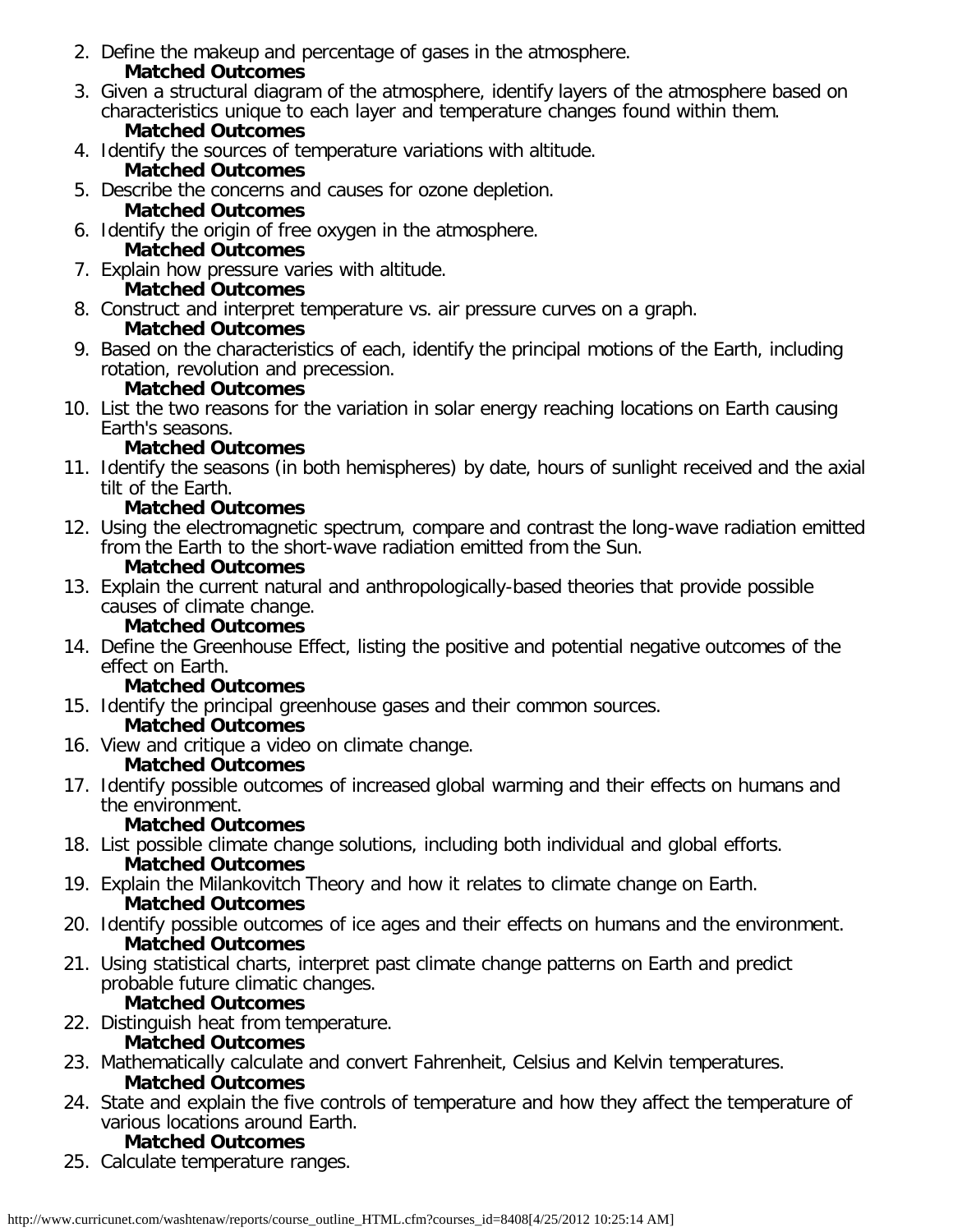### **Matched Outcomes**

26. Using the heat and wind-chill indexes, explain how they relate human perception to temperature.

#### **Matched Outcomes**

27. Construct and explain isothermal maps.

#### **Matched Outcomes**

28. Define dew point, relative humidity, condensation nuclei and saturation.

### **Matched Outcomes**

29. Using data from a psychrometer and related charts, calculate relative humidity and dew points.

# **Matched Outcomes**

- 30. Identify and explain the four lifting mechanisms that cause air to rise. **Matched Outcomes**
- 31. Calculate the temperature and relative humidity of a rising or falling parcel of air. **Matched Outcomes**
- 32. Compare and contrast conditionally and unconditionally stable and unstable air. **Matched Outcomes**
- 33. Construct and interpret temperature vs. relative humidity curves on a graph. **Matched Outcomes**
- 34. Explain the various processes involved in the hydrologic cycle. **Matched Outcomes**
- 35. Describe and calculate the amount of calories gained or lost as water changes state. **Matched Outcomes**
- 36. Identify the various changes in the state of water as either heating or cooling processes. **Matched Outcomes**
- 37. Define and explain the mechanisms creating cloud formation. **Matched Outcomes**
- 38. Compare and contrast the mechanics of the collision coalescence and the Bergeron processes.

### **Matched Outcomes**

- 39. Using pictures and descriptions, identify common clouds and their associated weather. **Matched Outcomes**
- 40. Identify precipitation types based on descriptions and temperature conditions. **Matched Outcomes**
- 41. Distinguish the various fog types by description. **Matched Outcomes**
- 42. Record daily weather observations for a period of one month.

# **Matched Outcomes**

43. Define air pressure as related to meteorology.

### **Matched Outcomes**

- 44. Explain how barometers and altimeters are used in meteorology. **Matched Outcomes**
- 45. Identify the two factors that largely determine the amount of air pressure exerted by an air mass.

# **Matched Outcomes**

46. List five differences between high and low pressure centers.

### **Matched Outcomes**

- 47. State and explain what causes wind using pressure gradient, Coriolis Effect and friction. **Matched Outcomes**
- 48. List and define the three classifications of global wind.

### **Matched Outcomes**

- 49. Sketch and label the mechanics of sea and land breezes. **Matched Outcomes**
- 50. Explain monsoonal circulation, and give examples. **Matched Outcomes**
- 51. Compare and contrast El Nino and La Nina. **Matched Outcomes**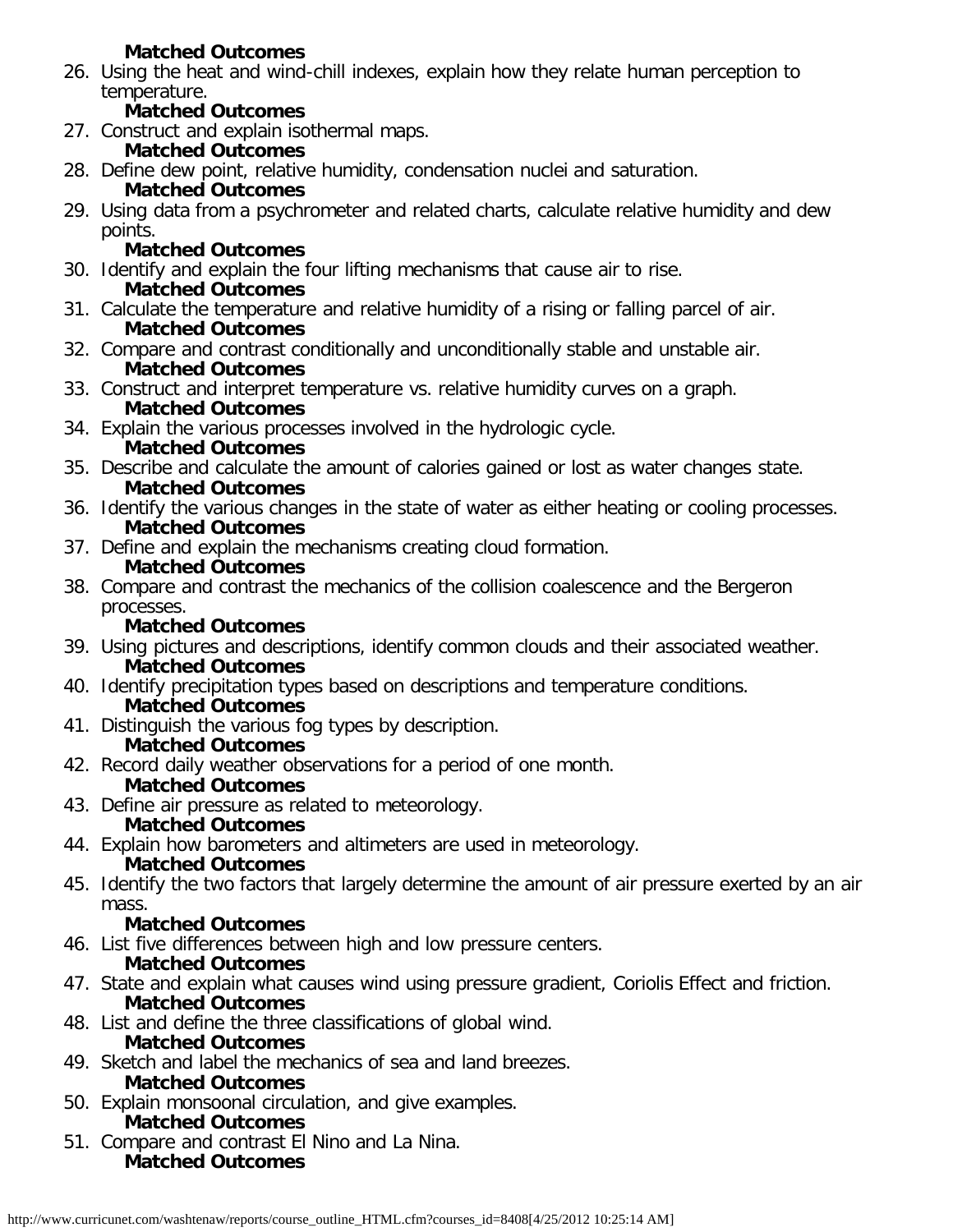- 52. Identify and label global winds and pressure zones on Earth. **Matched Outcomes**
- 53. Compare and contrast each of the air masses.
- **Matched Outcomes**
- 54. State and describe the two air masses that most influence Michigan's weather. **Matched Outcomes**
- 55. Use maps to identify the origin and movement of air masses affecting the United States. **Matched Outcomes**
- 56. Describe and interpret various weather-related symbols on weather maps. **Matched Outcomes**
- 57. Using appropriate symbols and colors sketch and label the four types of weather fronts. **Matched Outcomes**
- 58. Explain the process of cyclogenesis (midlatitude cyclone formation). **Matched Outcomes**
- 59. Using weather maps, locate positions of fronts, air pressure zones, cyclones and anticyclones; also, state past, current and future weather for given locations on a weather map.

### **Matched Outcomes**

60. Using data collected in the weather observations project, determine cyclone, anticyclone, air mass and frontal passages.

#### **Matched Outcomes**

- 61. Sketch, label and describe all stages of thunderstorm development. **Matched Outcomes**
- 62. State and explain the meteorological conditions that create tornadoes and hurricanes. **Matched Outcomes**
- 63. Discuss the safety implications and measures to be taken during a tornado watch and warning.

#### **Matched Outcomes**

- 64. Plot the path for a hurricane and estimate landfall.
	- **Matched Outcomes**
- 65. Determine the category rank of hurricanes using the Saffir-Simpson scale. **Matched Outcomes**

# **New Resources for Course**

### **Course Textbooks/Resources**

**Textbooks** 

Moran, Joseph M. Weather Studies: An Introduction to Atmospheric Science, 4 ed. NYC: American Meteorological Society (AMS), 2010, ISBN: 978-1-878220-. American Meteorological Society (AMS). Weather Studies Investigations Manual 2011-2012 and Summer 2012, 2011-2012 ed. NYC: American Meteorological Society (AMS), 2011, ISBN: 978-1-878220-.

**Manuals** Periodicals Software

# **Equipment/Facilities**

Level III classroom Computer workstations/lab TV/VCR Data projector/computer

| <b>Reviewer</b>                        | Action                  | Date         |
|----------------------------------------|-------------------------|--------------|
| <b>Faculty Preparer:</b>               |                         |              |
| Suzanne Albach                         | <b>Faculty Preparer</b> | Mar 21, 2012 |
| <b>Department Chair/Area Director:</b> |                         |              |
| Kathleen Butcher                       | Recommend Approval      | Mar 27, 2012 |